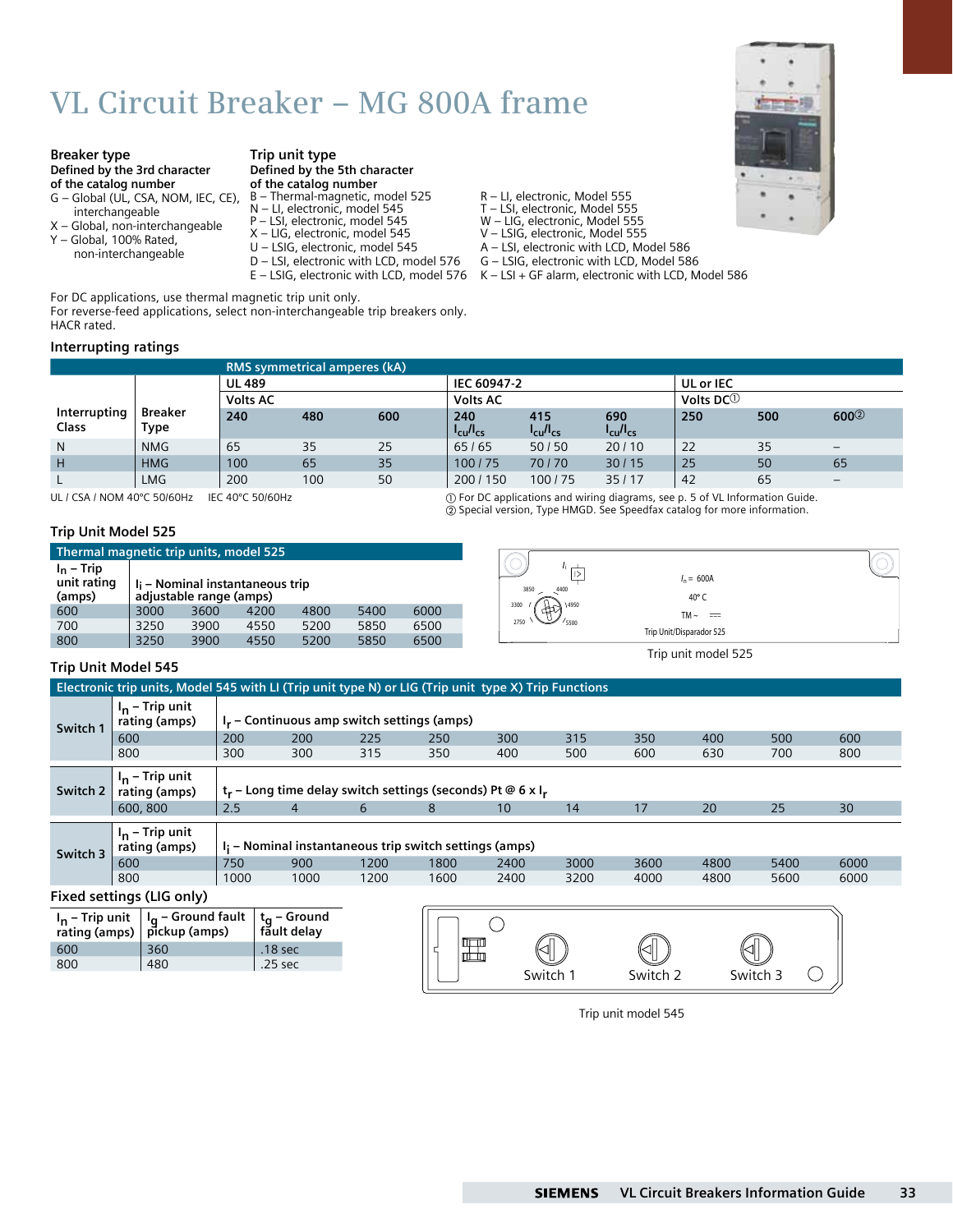**Trip Unit Model 545 (continued)**



|                       | Electronic trip units, Model 545 with LSI (Trip unit type P) or LSIG (Trip unit type U) Trip Functions                  |          |                                                              |                                                                     |     |                |                    |                      |                      |                   |                   |
|-----------------------|-------------------------------------------------------------------------------------------------------------------------|----------|--------------------------------------------------------------|---------------------------------------------------------------------|-----|----------------|--------------------|----------------------|----------------------|-------------------|-------------------|
| Switch 1              | I <sub>n</sub> – Trip unit<br>rating (amps)                                                                             |          | $I_r$ – Continuous amp switch settings (amps)                |                                                                     |     |                |                    |                      |                      |                   |                   |
|                       | 600                                                                                                                     | 200      | <b>200</b>                                                   | 225                                                                 | 250 | 300            | 315                | 350                  | 400                  | 500               | 600               |
|                       | 800                                                                                                                     | 300      | 300                                                          | 315                                                                 | 350 | 400            | 500                | 600                  | 630                  | 700               | 800               |
| Switch 2              | I <sub>n</sub> – Trip unit<br>rating (amps)                                                                             |          | $I_{sd}$ – Short time pick-up switch settings (amps) x $I_r$ |                                                                     |     |                |                    |                      |                      |                   |                   |
|                       | 600                                                                                                                     | 1.5      | $\overline{2}$                                               | 2.5                                                                 | 3   | $\overline{4}$ | 5                  | 6                    |                      | 8                 | 9                 |
|                       | 400,600                                                                                                                 | 1.5      | 1.5                                                          | 1.5                                                                 | 2   | 2.5            | 3                  | $\overline{4}$       | 5                    | 6                 |                   |
| Switch 3              | I <sub>n</sub> – Trip unit<br>$t_{sd}$ – Short time delay switch settings (seconds) @ 8xl <sub>r</sub><br>rating (amps) |          |                                                              |                                                                     |     |                |                    |                      |                      |                   |                   |
|                       | 600, 800                                                                                                                | $\Omega$ |                                                              | 0.1, $1^2$ t OFF 0.2, $1^2$ t OFF 0.3, $1^2$ t OFF 0.4, $1^2$ t OFF |     |                | 0.5, $1^{2}$ t OFF | $0.1$ , $ ^{2}$ t ON | $0.2$ , $ ^{2}$ t ON | 0.3, $1^{2}$ t ON | 0.4, $ ^{2}$ t ON |
| <b>Fixed settings</b> |                                                                                                                         |          |                                                              |                                                                     |     |                |                    |                      |                      |                   |                   |

| $I_n$ – Trip unit<br>rating (amps) | t. – Long time delay                  | l: - Nominal<br>instantaneous trip | $\vert \vert_{\alpha}$ – Ground fault pick-up (LSIG only) | $\pm t_{\alpha}$ – Ground fault delay (LSIG only) |
|------------------------------------|---------------------------------------|------------------------------------|-----------------------------------------------------------|---------------------------------------------------|
| 600                                | 10 sec. $(l^2t \otimes 6 \times l_r)$ | 6000A                              | 360A                                                      | .18 sec.                                          |
| 800                                |                                       | 6000A                              | 480A                                                      | .25 <sub>sec</sub>                                |

# **Trip Unit Model 555**

| Switch 1 | Switch 2 | Switch 3 | Switch 4 |  |
|----------|----------|----------|----------|--|

|            | Electronic trip units, Model 555 with LI (Trip unit type R) or LIG (Trip unit type W) Trip Functions |                                                                    |                |                                                                               |      |      |      |      |      |      |      |  |
|------------|------------------------------------------------------------------------------------------------------|--------------------------------------------------------------------|----------------|-------------------------------------------------------------------------------|------|------|------|------|------|------|------|--|
| Switch 1   | $I_n$ – Trip unit<br>rating (amps)                                                                   |                                                                    |                | $I_r$ – Continuous amp switch settings (amps)                                 |      |      |      |      |      |      |      |  |
|            | 600                                                                                                  | 200                                                                | 225            | 250                                                                           | 300  | 315  | 350  | 400  | 450  | 500  | 600  |  |
|            | 800                                                                                                  | 300                                                                | 315            | 350                                                                           | 400  | 450  | 500  | 600  | 630  | 700  | 800  |  |
| Switch 2   | $I_n$ – Trip unit<br>rating (amps)                                                                   |                                                                    |                | $t_r$ – Long time delay switch settings (seconds) $1^2t \otimes 6 \times I_r$ |      |      |      |      |      |      |      |  |
|            | 600, 800                                                                                             | 2.5                                                                | $\overline{4}$ | 6                                                                             | 8    | 10   | 14   | 17   | 20   | 25   | 30   |  |
| Switch 3   | $I_n$ - Trip unit<br>rating (amps)                                                                   | I <sub>i</sub> - Nominal instantaneous trip switch settings (amps) |                |                                                                               |      |      |      |      |      |      |      |  |
|            | 600                                                                                                  | 750                                                                | 900            | 1200                                                                          | 1800 | 2400 | 3000 | 3600 | 4800 | 5400 | 6000 |  |
|            | 800                                                                                                  | 1000                                                               | 1000           | 1200                                                                          | 1600 | 2400 | 3200 | 4000 | 4800 | 5600 | 6000 |  |
|            | $I_n$ – Trip unit<br>rating (amps)                                                                   |                                                                    |                | I <sub>g</sub> - Ground fault pick-up switch settings (amps)                  |      |      |      |      |      |      |      |  |
|            | 600                                                                                                  | 360                                                                | 240            | 240                                                                           | 240  | 360  | 360  | 360  | 600  | 600  | 600  |  |
| Switch 4   | 800                                                                                                  | 480                                                                | 320            | 320                                                                           | 320  | 480  | 480  | 480  | 800  | 800  | 800  |  |
| (LIG Only) | $I_n$ – Trip unit<br>rating (amps)                                                                   |                                                                    |                | $t_{q}$ – Ground fault delay switch settings (seconds)                        |      |      |      |      |      |      |      |  |
|            | 600                                                                                                  | 0.18                                                               | 0.10           | 0.20                                                                          | 0.30 | 0.10 | 0.20 | 0.30 | 0.10 | 0.20 | 0.30 |  |
|            | 800                                                                                                  | 0.25                                                               | 0.10           | 0.20                                                                          | 0.30 | 0.10 | 0.20 | 0.30 | 0.10 | 0.20 | 0.30 |  |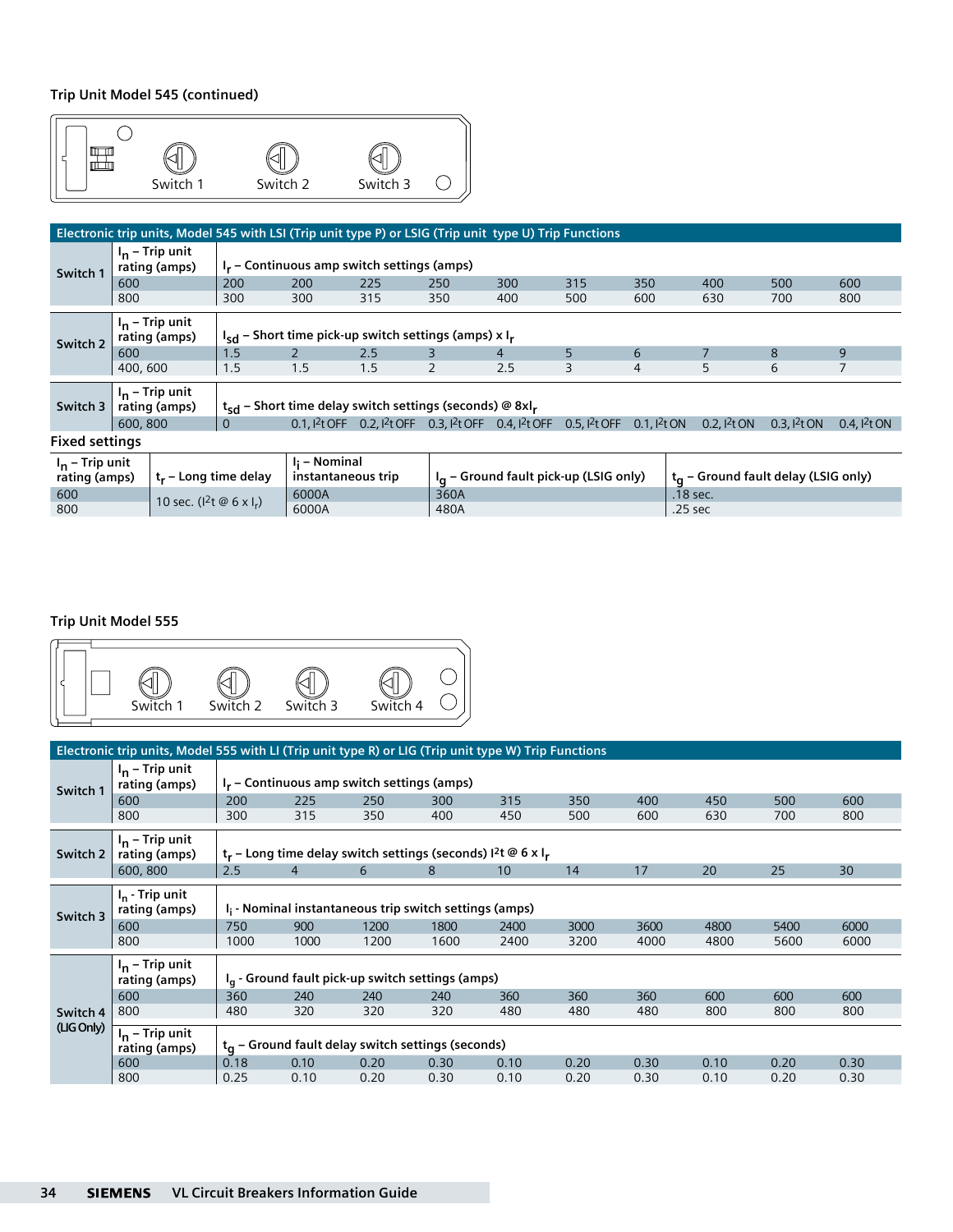**Trip Unit Model 555 (continued)**



|          | Electronic trip unit, Model 555 with LSI (Trip unit type T) Trip Functions |          |                                                                               |                                               |                                                                   |                 |                                                                                                                                                            |      |                |                   |                   |  |  |
|----------|----------------------------------------------------------------------------|----------|-------------------------------------------------------------------------------|-----------------------------------------------|-------------------------------------------------------------------|-----------------|------------------------------------------------------------------------------------------------------------------------------------------------------------|------|----------------|-------------------|-------------------|--|--|
|          | $I_n$ – Trip unit<br>rating (amps)                                         |          |                                                                               | $I_r$ – Continuous amp switch settings (amps) |                                                                   |                 |                                                                                                                                                            |      |                |                   |                   |  |  |
|          | 600                                                                        | 350      | 400                                                                           | 450                                           | 500                                                               | 600             | 350                                                                                                                                                        | 400  | 450            | 500               | 600               |  |  |
| Switch 1 | 800                                                                        | 400      | 500                                                                           | 600                                           | 700                                                               | 800             | 400                                                                                                                                                        | 500  | 600            | 700               | 800               |  |  |
|          | $I_n$ – Trip unit<br>rating (amps)                                         |          | $t_r$ – Long time delay switch settings (seconds) $l^2t \otimes 6 \times l_r$ |                                               |                                                                   |                 |                                                                                                                                                            |      |                |                   |                   |  |  |
|          | 600, 800                                                                   | 10       | 10 <sup>1</sup>                                                               | 10                                            | 10                                                                | 10 <sup>°</sup> | 20                                                                                                                                                         | 20   | 20             | 20                | 20                |  |  |
| Switch 2 | $I_n$ – Trip unit<br>rating (amps)<br>600,800                              | 1.5      |                                                                               | 2.5                                           | $I_{sd}$ – Short time pick-up switch settings (amps) x $I_r$<br>3 | $\overline{4}$  | 5                                                                                                                                                          | 6    | $\overline{7}$ | 8                 | 10                |  |  |
| Switch 3 | $I_n$ – Trip unit<br>rating (amps)<br>600, 800                             | $\Omega$ |                                                                               |                                               | $t_{sd}$ – Short time delay switch settings (seconds)             |                 | 0.1, I <sup>2</sup> t OFF 0.2, I <sup>2</sup> t OFF 0.3, I <sup>2</sup> t OFF 0.4, I <sup>2</sup> t OFF 0.5, I <sup>2</sup> t OFF 0.1, I <sup>2</sup> t ON |      | 0.2, $I^2t$ ON | 0.3, $1^{2}$ t ON | 0.4, $ ^{2}$ t ON |  |  |
| Switch 4 | $I_n$ – Trip unit<br>rating (amps)                                         |          |                                                                               |                                               | $I_i$ – Nominal instantaneous trip switch settings (amps)         |                 |                                                                                                                                                            |      |                |                   |                   |  |  |
|          | 600                                                                        | 750      | 900                                                                           | 1200                                          | 1800                                                              | 2400            | 3000                                                                                                                                                       | 3600 | 4800           | 5400              | 6000              |  |  |
|          | 800                                                                        | 1000     | 1000                                                                          | 1200                                          | 1600                                                              | 2400            | 3200                                                                                                                                                       | 4000 | 4800           | 5600              | 6000              |  |  |

|          | Electronic trip unit, Model 555 with LSIG (Trip unit type V) Trip Functions |                                                                   |      |                                                                                                                                   |      |                |      |                  |                      |                  |                      |
|----------|-----------------------------------------------------------------------------|-------------------------------------------------------------------|------|-----------------------------------------------------------------------------------------------------------------------------------|------|----------------|------|------------------|----------------------|------------------|----------------------|
|          | I <sub>n</sub> – Trip unit<br>rating (amps)                                 |                                                                   |      | $I_r$ – Continuous amp switch settings (amps)                                                                                     |      |                |      |                  |                      |                  |                      |
|          | 600                                                                         | 350                                                               | 400  | 450                                                                                                                               | 500  | 600            | 350  | 400              | 450                  | 500              | 600                  |
| Switch 1 | 800                                                                         | 400                                                               | 500  | 600                                                                                                                               | 700  | 800            | 400  | 500              | 600                  | 700              | 800                  |
|          | I <sub>n</sub> – Trip unit<br>rating (amps)                                 |                                                                   |      | t <sub>r</sub> - Long time delay switch settings (seconds) $1^2$ t @ 6 x I <sub>r</sub>                                           |      |                |      |                  |                      |                  |                      |
|          | 600, 800                                                                    | 10                                                                | 10   | 10                                                                                                                                | 10   | 10             | 20   | 20               | 20                   | 20               | 20                   |
|          | I <sub>n</sub> – Trip unit<br>rating (amps)                                 |                                                                   |      | I <sub>sd</sub> - Short time pick-up switch settings (amps) x I <sub>r</sub>                                                      |      |                |      |                  |                      |                  |                      |
|          | 600,800                                                                     | 1.5                                                               | 2    | 2.5                                                                                                                               | 3    | $\overline{4}$ | 5    | 6                | $\overline{7}$       | 8                | 10                   |
| Switch 2 | $I_n$ – Trip unit<br>rating (amps)                                          | $I_i$ – Nominal instantaneous trip switch settings (amps) x $I_n$ |      |                                                                                                                                   |      |                |      |                  |                      |                  |                      |
|          | 600                                                                         | 5                                                                 | 5    | 5                                                                                                                                 | 5    | 5              | 10   | 10               | 10                   | 10               | 10                   |
|          | 800                                                                         | 5                                                                 | 5    | 5                                                                                                                                 | 5    | 5              | 7.5  | 7.5              | 7.5                  | 7.5              | 7.5                  |
| Switch 3 | I <sub>n</sub> – Trip unit<br>rating (amps)                                 | t <sub>sd</sub> - Short time delay switch settings (seconds)      |      |                                                                                                                                   |      |                |      |                  |                      |                  |                      |
|          | 400,600                                                                     | $\Omega$                                                          |      | 0.1, I <sup>2</sup> t OFF 0.2, I <sup>2</sup> t OFF 0.3, I <sup>2</sup> t OFF 0.4, I <sup>2</sup> t OFF 0.5, I <sup>2</sup> t OFF |      |                |      | $0.1,$ $12$ t ON | $0.2$ , $1^{2}$ t ON | $0.3.1^{2}$ t ON | $0.4$ , $ ^{2}$ t ON |
|          | I <sub>n</sub> – Trip unit<br>rating (amps)                                 |                                                                   |      | I <sub>q</sub> - Ground fault pick-up switch settings (amps)                                                                      |      |                |      |                  |                      |                  |                      |
|          | 600                                                                         | 360                                                               | 240  | 240                                                                                                                               | 240  | 360            | 360  | 360              | 600                  | 600              | 600                  |
| Switch 4 | 800                                                                         | 480                                                               | 320  | 320                                                                                                                               | 320  | 480            | 480  | 480              | 800                  | 800              | 800                  |
|          | I <sub>n</sub> – Trip unit<br>rating (amps)                                 |                                                                   |      | t <sub>a</sub> - Ground fault delay switch settings (seconds)                                                                     |      |                |      |                  |                      |                  |                      |
|          | 600                                                                         | 0.18                                                              | 0.10 | 0.20                                                                                                                              | 0.30 | 0.10           | 0.20 | 0.30             | 0.10                 | 0.20             | 0.30                 |
|          | 800                                                                         | 0.25                                                              | 0.10 | 0.20                                                                                                                              | 0.30 | 0.10           | 0.20 | 0.30             | 0.10                 | 0.20             | 0.30                 |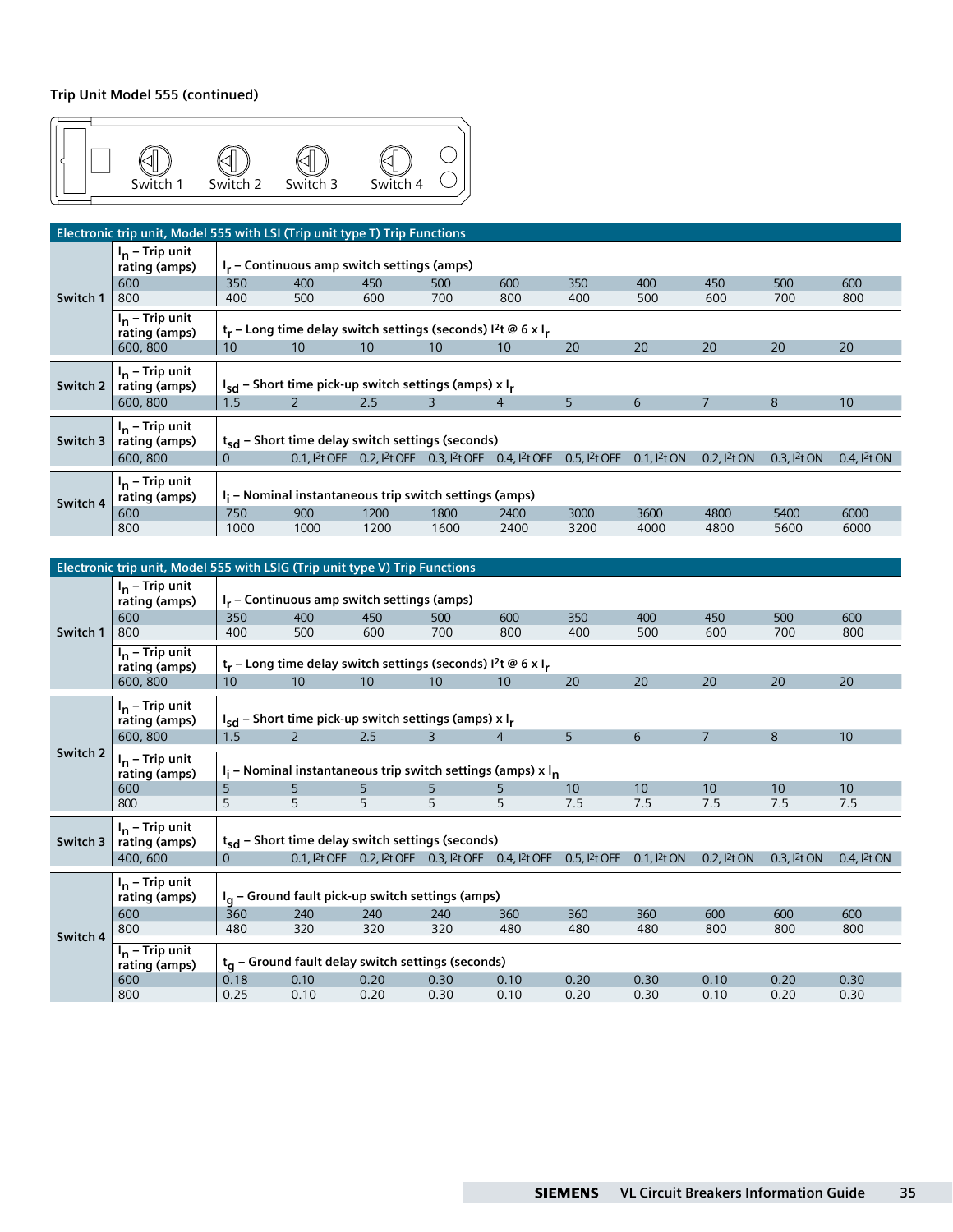#### **Trip Unit Model 576 and 586**

| ESC<br>اپ.<br>440JM                   | <b>ESC</b><br>⊕<br>Trip unit model 576<br>Trip unit model 586                                              |                                                                       |               |                                                                                             |                                                       |                                   |                                                  |  |  |
|---------------------------------------|------------------------------------------------------------------------------------------------------------|-----------------------------------------------------------------------|---------------|---------------------------------------------------------------------------------------------|-------------------------------------------------------|-----------------------------------|--------------------------------------------------|--|--|
|                                       | Electronic trip units with LCD Model 576 (Trip unit type D and E) or Model 586 (Trip unit type A, G and K) |                                                                       |               |                                                                                             |                                                       |                                   |                                                  |  |  |
| $I_n$ – Trip<br>unit rating<br>(amps) | $I_r$ – Continuous<br>amps range $0$                                                                       | $t_r$ – Long time delay<br>settings ( $1^2$ t @ 6 x I <sub>r</sub> )  | pick-up range | $I_{sd}$ – Short time                                                                       | $t_{\text{cd}}$ – Short time<br>delay settings        |                                   | li – Nominal<br>instantaneous<br>trip range $00$ |  |  |
| 600<br>800                            | $200 - 600$<br>$300 - 800$                                                                                 | 2.5, 4, 6, 8, 10, 14,<br>17, 20, 25, 30 sec.                          |               | 1.25 - 10 x $I_r$ (5,400 A max.)<br>1.25 - 10 x $I_r$ (5,600 A max.)                        | 0.1, 0.2, 0.3, 0.4, 0.5 sec.<br>or $12t \otimes 8x$ I |                                   | 750 - 6000A<br>1000 - 6000A                      |  |  |
| $I_n$ – Trip unit<br>rating (amps)    |                                                                                                            | I <sub>a</sub> - Ground fault<br>$\vec{p}$ ck-up range $\overline{0}$ |               | $t_{\alpha}$ – Ground<br>făult delay                                                        |                                                       | Pre-alarm<br>indication           |                                                  |  |  |
| 600<br>800                            |                                                                                                            | 240 - 600A<br>320 - 800A                                              |               | 0.1, 0.2, 0.3, 0.4, 0.5 sec. ( $1^2$ t off) or<br>$1^2t \otimes .5 \times I_n$ ( $1^2t$ on) |                                                       | $80 - 100\%$<br>$x \, I_r$ (Amps) |                                                  |  |  |

a Current settings are adjustable in 1-amp increments.

 $\oslash$  Model 586, can turn function OFF. Instantaneous trip override function will be enabled to ensure self protection of circuit breaker.

#### **Motor circuit protectors**

| Amp    | $ I_i -$ Nominal instantaneous trip |
|--------|-------------------------------------|
| rating | adjustable range (amps)             |
| 800    | $3250 - 6500$                       |

#### **Molded case switch**

| Amp<br>rating | Self-protective<br>instantaneous override | <b>Short-circuit</b><br>current rating 480 V AC <sup>1</sup> |
|---------------|-------------------------------------------|--------------------------------------------------------------|
| 800           | 6500A                                     | 65 kA                                                        |
| 800           | 6500A                                     | 100 kA                                                       |

a Max. available current when protected by an appropriate overcurrent protective device.

#### **600 V DC circuit breakers**

| Amp<br>rating | Short-circuit rating 600 V DC |
|---------------|-------------------------------|
| 600, 700, 800 | 65 kA                         |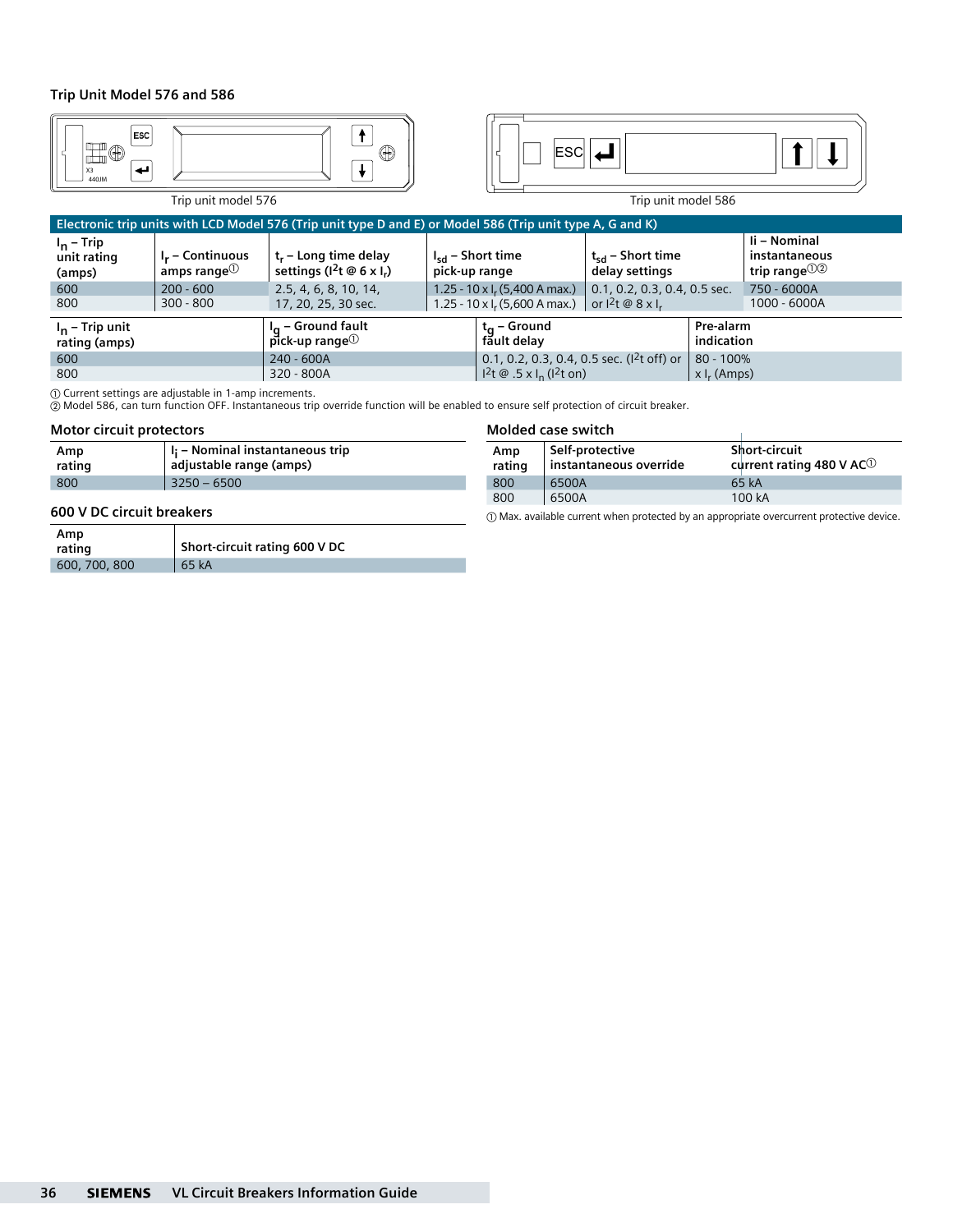### **Terminal Connectors**

| Wire range        | Cables per connectors | Wire size   | Torque Ib-in. (Nm) | Catalog number        |
|-------------------|-----------------------|-------------|--------------------|-----------------------|
| 500 – 750 kcmil   | $2$ (Cu / Al)         | $500 - 750$ | 375 (42.37)        | <b>TA2MG750</b>       |
| $1/0 - 500$ kcmil | $3$ (Cu / Au)         | $1/0 - 500$ | 375 (42.37)        | TA3MG500 $\mathbb O$  |
| $1/0 - 500$ kcmil | $3$ (Cu)              | $1/0 - 500$ | 375 (42.37)        | TC3MG500 <sup>3</sup> |
| $#2 - 600$ kcmil  | $3$ (Cu / Al)         | $#2 - 600$  | 375 (42.37)        | 3TA3MG600 $@$         |

a Standard connector when an "L" suffix is used on an assembled breaker catalog number.

② Packaged as 3 connectors.

③ Required for 100% rated MG breakers. Requires 90°C cable sized at 75°C ampacity.

#### **Internal accessories**

| <b>Auxiliary and alarm switch kits</b>               |                        |                |  |
|------------------------------------------------------|------------------------|----------------|--|
| <b>Description</b>                                   | <b>Mounting pocket</b> | Catalog number |  |
| $2$ Aux + 2 Alarm switches<br>$(2NO + 2NC + 1 base)$ | Left                   | ASKP3          |  |
| 4 Aux. switches<br>$(2NO + 2NC + 1 base)$            | Left, right            | ASKP4          |  |

#### **Auxiliary and alarm switch mounting base only**

| Description             | <b>Mounting pocket</b> | Catalog number |  |
|-------------------------|------------------------|----------------|--|
| For $2$ Aux + $2$ Alarm | Left                   | AMBP2          |  |
| For 4 Aux               | Left, right            | AMBP1          |  |

#### **Shunt trip**

| Control voltage         | Catalog number |
|-------------------------|----------------|
| $48 - 60$ VAC           | STRLM60        |
| $110 - 127$ VAC         | STRLN120       |
| $208 - 277$ VAC         | STRLS277       |
| 380 -600 VAC            | STRLV600       |
| 24 VDC                  | STRLB24DC      |
| $48 - 60$ VDC           | STRLC60DC      |
| $110 - 127$ VDC         | STRLD125DC     |
| $220 - 250 \text{ VDC}$ | STRLE250DC     |

Shunt trips or UVR's may be mounted in the Right Pocket only.

**Internal accessory locations**

| Left accessory pocket                            | <b>Right accessory pocket</b>                      |
|--------------------------------------------------|----------------------------------------------------|
| Up to 4 auxiliary switches                       | Shunt trip or UVR or up to<br>4 auxiliary switches |
| Up to 2 auxiliary switches<br>+ 2 alarm switches | Shunt trip or UVR or<br>up to 4 auxiliary switches |

Maximum of 8 switches total.

Maximum of 2 alarm switches, Left Pocket only. Maximum of 4 switches in Left Pocket.

| Auxiliary / Alarm switches only (requires a base) |                |  |  |
|---------------------------------------------------|----------------|--|--|
| Description                                       | Catalog number |  |  |
| 1 NO (normally open contact)                      | <b>ASWPA</b>   |  |  |
| 1 NC (normally closed contact)<br><b>ASWPB</b>    |                |  |  |

(A) Normally open contacts are open when the breaker contacts are open. (B) Normally closed contacts are closed when the breaker contacts are open.

| Undervoltage release |                 |
|----------------------|-----------------|
| Control voltage      | Catalog number  |
| $110 - 127$ VAC      | UVRPN120        |
| $220 - 250$ VAC      | UVRPR240        |
| 208 VAC              | <b>UVRPP208</b> |
| <b>277 VAC</b>       | <b>UVRPS277</b> |
| $380 - 425$ VAC      | UVRPT415        |
| $440 - 480$ VAC      | UVRPU480        |
| $12$ VDC             | UVRPA12DC       |
| 24 VDC               | UVRPB24DC       |
| 48 VDC               | UVRPC48DC       |
| 60 VDC               | UVRPG60DC       |
| $110 - 127$ VDC      | UVRPD125DC      |
| $220 - 250$ VDC      | UVRPE250DC      |